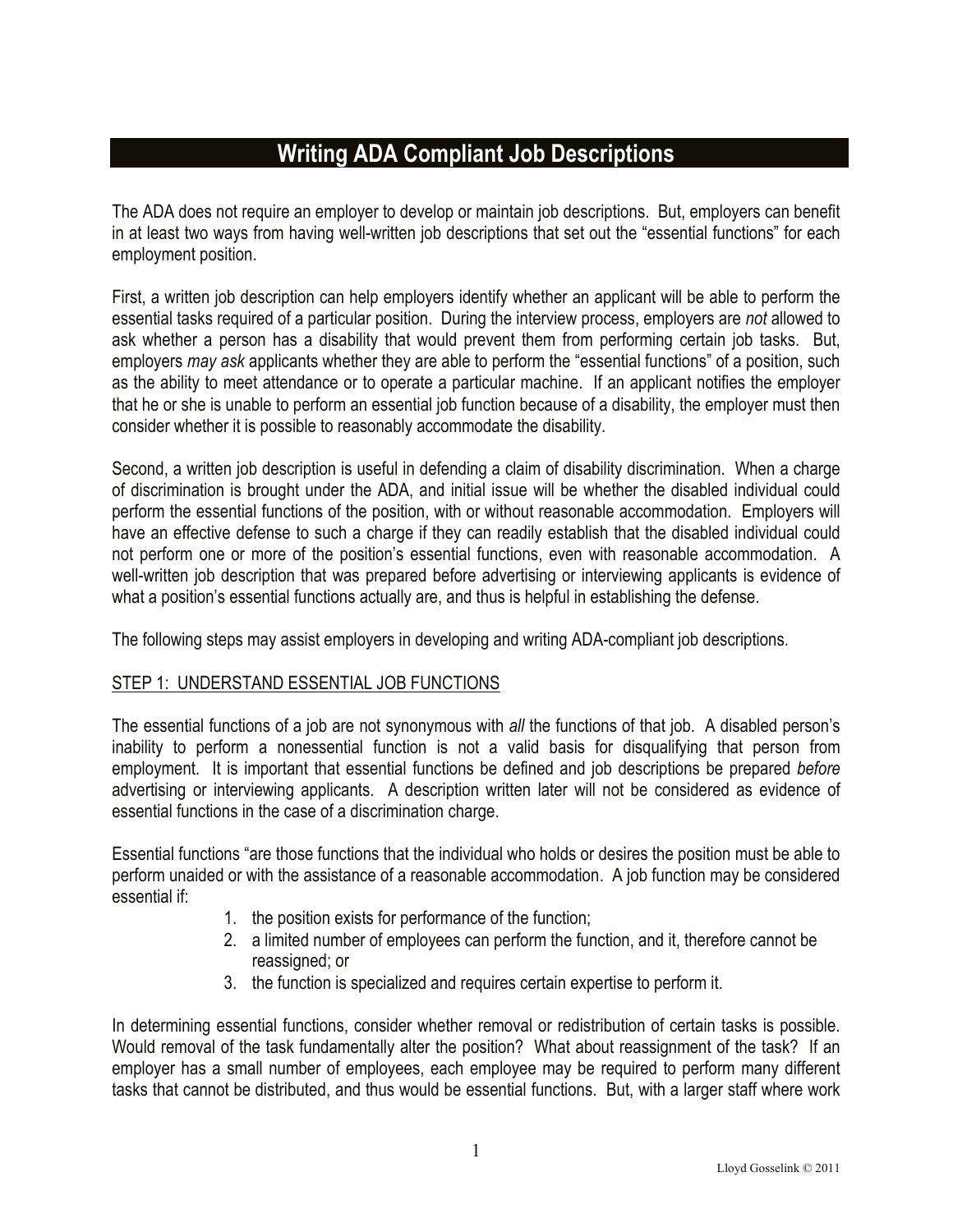can be distributed, some of those same tasks might not be essential. Seasonal and fluctuating work loads might make the same function essential when volume is low and the workforce is low, but nonessential when volume is high and thus the workforce is high.

Time spent performing a function is another consideration. For example, the ability to operate a cash register might be an essential function for a cashier at a supermarket but a non-essential function for an individual working in the bakery.

On the other hand, a function that is not required very often may still be essential depending upon the consequences of failing to perform that function. A firefighter, for instance, may not regularly have to carry an unconscious adult from a burning building, but that function is still essential.

Qualitative and quantitative standards for essential functions are permissible under the ADA, and will not be "second-guessed" as long as they are actually necessary and required for a particular position. If an employer requires a typist to type 75 words per minute, for example, the employer is not required to explain the basis for that requirement. The employer may, however, be required to show that the 75-word-per minute requirement is not just "on paper," but is actually imposed on its employees. Further, if it is alleged that an employer intentionally selected a particular level of production to exclude individuals with disabilities, the employer may have to offer a legitimate non-discriminatory reason for its selection.

### STEP 2: IDENTIFY JOB REQUIREMENTS

A job descriptions should include the following categories of information:

- 1. Job Title
- 2. Job Summary
- 3. Essential Functions
- 4. Nonessential Functions
- 5. Job Specifications, including education, physical and mental demands, and working conditions.

### *Summary of Position*:

A job summary should explain the reason for or the function of the position within the organization. In other words, what purpose does it serve for the organization, what role(s) does it fulfill, how does it fit in with the rest of the operations of the organization? Consider what an employee is paid for achieving in a particular position and/or what would fail to get done if the position did not exist.

### *Essential Functions*:

The essential functions state what is done or required of a particular position. In evaluating whether tasks are essential, employer should ask themselves: (1) Is the task critical to job success? (2) If the task occurs infrequently, is it critical to successful job performance?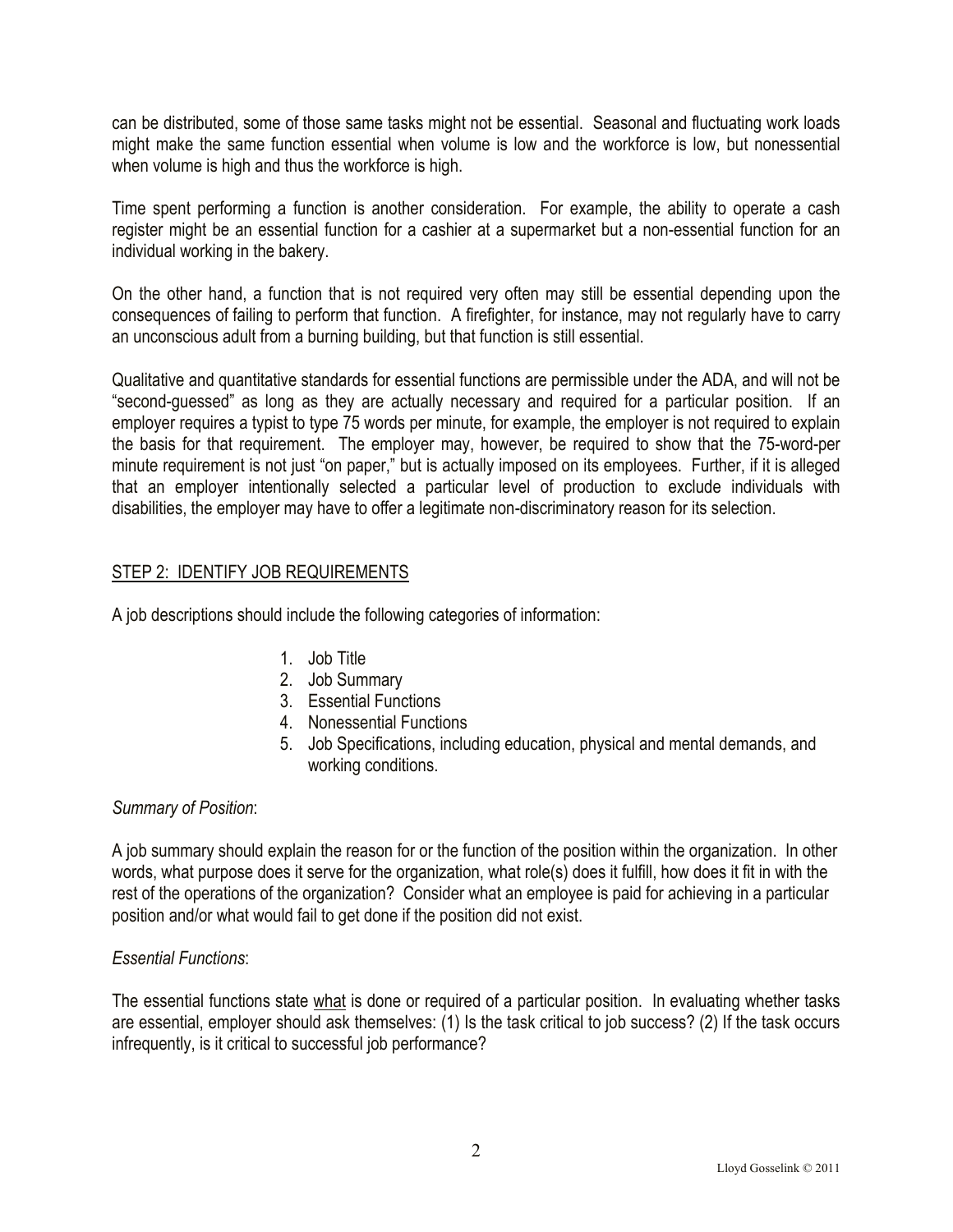As mentioned above, essential functions may include performance standards, which describe how essential functions must be completed. Performance standards may be based on a number of criteria including process, time, quantity, and/or quality.

- Process: Standards based on process include the methods, techniques, procedures, and/or tools that are required to complete a job. For instance, a task defined my a process standard might state that specific physical exertion, such as lifting, standing, bending, or reaching, is required. Remember to consider whether a process is truly an essential part of a task.
- Time: This type of standard states how much time is allowed to perform a function. The standard should identify whether the pace is consistent or fluctuating.
- Quantity: Identifies how often a function is performed and/or is required to be performed.
- Quality: A standard based on quality should identify how success is measured.

## *Job Specifications*:

Most employers list educational criteria and/or necessary certification/licensure requirements, but it is also important to consider other special considerations and prerequisites. For example, what are the working conditions? If there are environmental, psychological, and or physiological requirements applicants must meet, these should be included in the job description. Other specifications might include necessary specialized knowledge and/or the ability to work without supervision.

### STEP 3: WRITE THE JOB DESCRIPTION

Job descriptions should use clear, concise, non-technical language. In defining essential functions, the description should focus on the required outcome rather than process (unless the process itself is truly essential). For example:

- a job that requires objects to be moved from one place to another should be stated as "the ability to lift 25 pound boxes to a height of 3-4 feet and load them into trucks, rather than the ability to *manually* lift and load 25 pound boxes.
- a job that requires mastery of information contained in technical manuals would be stated as the "ability to *learn* technical material," rather than "the ability to *read* technical manuals.

In writing job descriptions, some words are better than others. Certain words tend to exclude individuals with disabilities (e.g., see or hear). It is better to chose words that convey the actual requirements of the job without limiting the physical demands to certain abilities. The following table contains examples of words that tend to be exclusionary and substitutes for these words.

| <b>Physical Demand</b> | <b>ADA-Compliant Words</b> | Job Description Language Example                    |
|------------------------|----------------------------|-----------------------------------------------------|
| <b>Stand or Sit</b>    | Stationary position        | Must be able to remain in a stationary position 50% |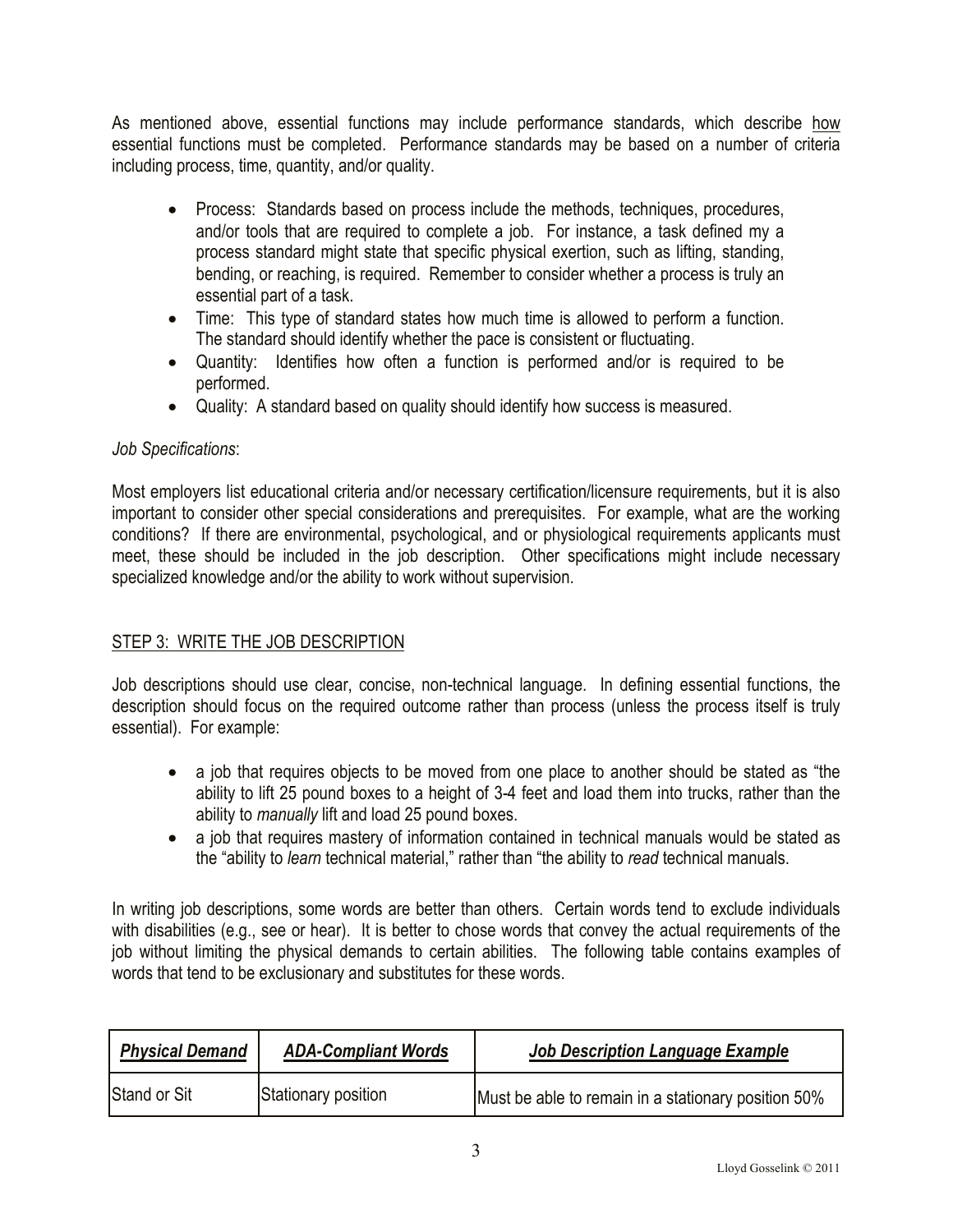|                                         |                                                                                                            | of the time.                                                                                                                                                                                                        |
|-----------------------------------------|------------------------------------------------------------------------------------------------------------|---------------------------------------------------------------------------------------------------------------------------------------------------------------------------------------------------------------------|
| Walk                                    | Move, Traverse                                                                                             | The person in this position needs to occasionally<br>move about inside the office to access file cabinets,<br>office machinery, etc.                                                                                |
| Use hands/fingers to<br>handle or feel  | Operate, Activate, Use,<br>Prepare, Inspect, Place,<br>Detect, Position                                    | Constantly operates a computer and other office<br>productivity machinery, such as a calculator, copy<br>machine, and computer printer.                                                                             |
| Climb<br>(stairs/ladders) or<br>balance | Ascend/Descend, Work atop,<br>Traverse                                                                     | Occasionally ascends/descends a ladder to service<br>the lights and ceiling fans.                                                                                                                                   |
| Stoop, kneel,<br>crouch, or crawl       | Position self (to), Move                                                                                   | Constantly positions self to maintain computers in the<br>lab, including under the desks and in the server<br>closet.                                                                                               |
| Talk/hear                               | Communicate, Detect,<br>Converse with, Discern,<br>Convey, Express oneself,<br><b>Exchange information</b> | The person in this position frequently communicates<br>with students who have inquiries about their tuition<br>bill or financial aid package. Must be able to<br>exchange accurate information in these situations. |
| See                                     | Detect, Determine, Perceive,<br>Identify, Recognize, Judge,<br>Observe, Inspect, Estimate,<br>Assess       | Must be able to detect funnel clouds from long<br>distances.                                                                                                                                                        |
| Taste/Smell                             | Detect, Distinguish, Determine                                                                             | Occasionally must be able to distinguish sweet and<br>bitter flavors when creating desserts for Applewood<br>customers.                                                                                             |
| Carry weight, lift                      | Move, Transport, Position, Put,<br>Install, Remove                                                         | Frequently moves Audio/Visual equipment weighing<br>up to 50 pounds across campus for various<br>classrooms and events needs.                                                                                       |
| Exposure to work                        | Exposed, Work around                                                                                       | Constantly works in outdoor weather conditions.                                                                                                                                                                     |

Finally, employers should consider adding disclaimer language to job descriptions to remind employees and applicants that the description is subject to change. Examples include:

- Nothing in this job description restricts management's right to assign or reassign duties and responsibilities to this job at any time;
- This description reflects managements assignment of essential functions, it does not proscribe or restrict the tasks that may be assigned; or